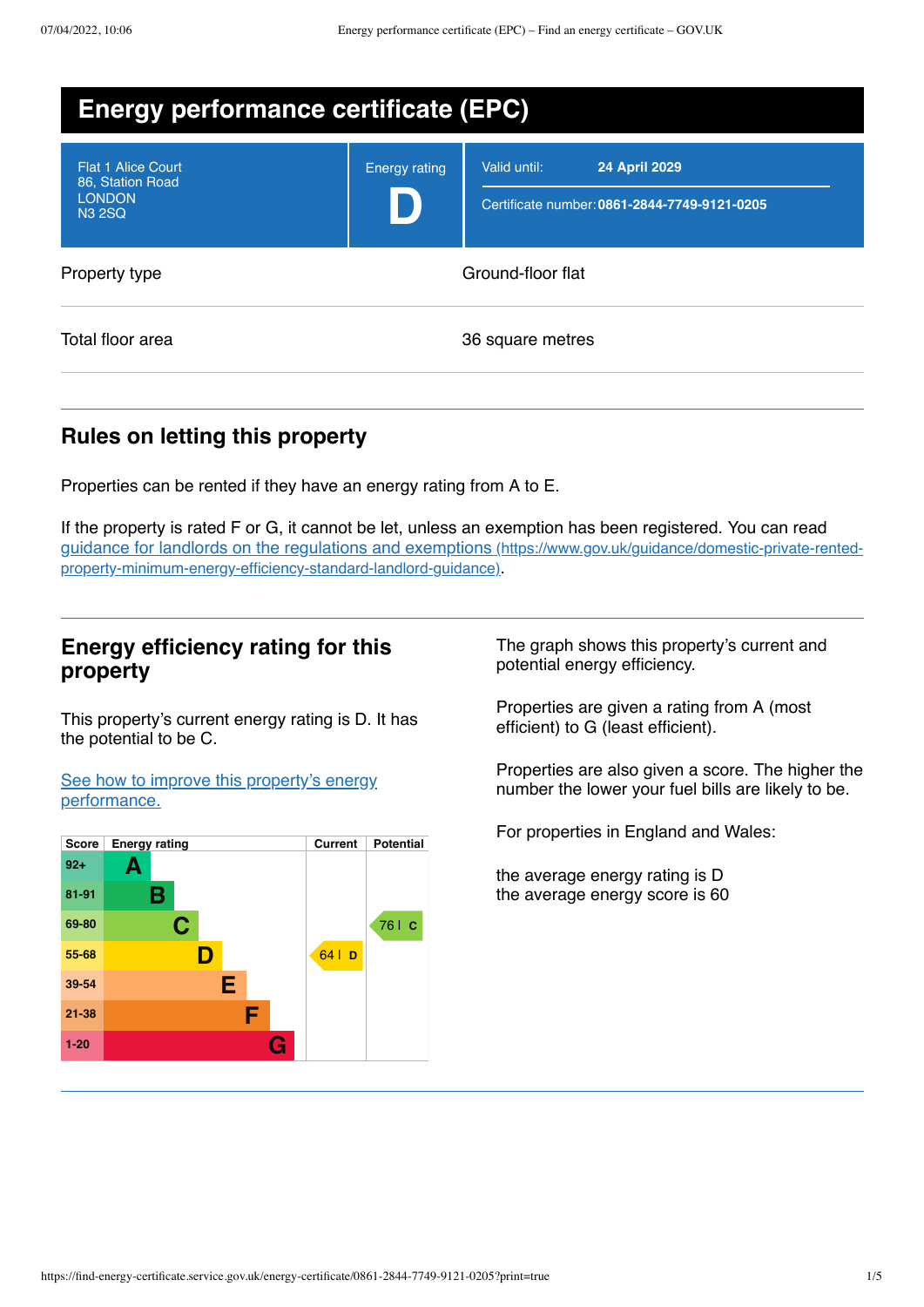# **Breakdown of property's energy performance**

This section shows the energy performance for features of this property. The assessment does not consider the condition of a feature and how well it is working.

Each feature is assessed as one of the following:

- very good (most efficient)
- good
- average
- poor
- very poor (least efficient)

When the description says "assumed", it means that the feature could not be inspected and an assumption has been made based on the property's age and type.

| <b>Feature</b>       | <b>Description</b>                                  | Rating    |
|----------------------|-----------------------------------------------------|-----------|
| Wall                 | Cavity wall, as built, partial insulation (assumed) | Average   |
| Wall                 | Solid brick, as built, partial insulation (assumed) | Average   |
| Window               | Full secondary glazing                              | Good      |
| Main heating         | Boiler and radiators, mains gas                     | Good      |
| Main heating control | Programmer and room thermostat                      | Average   |
| Hot water            | From main system                                    | Good      |
| Lighting             | Low energy lighting in 75% of fixed outlets         | Very good |
| Roof                 | (another dwelling above)                            | N/A       |
| Floor                | Suspended, no insulation (assumed)                  | N/A       |
| Secondary heating    | None                                                | N/A       |

### **Primary energy use**

The primary energy use for this property per year is 328 kilowatt hours per square metre (kWh/m2).

## **Additional information**

Additional information about this property:

Cavity fill is recommended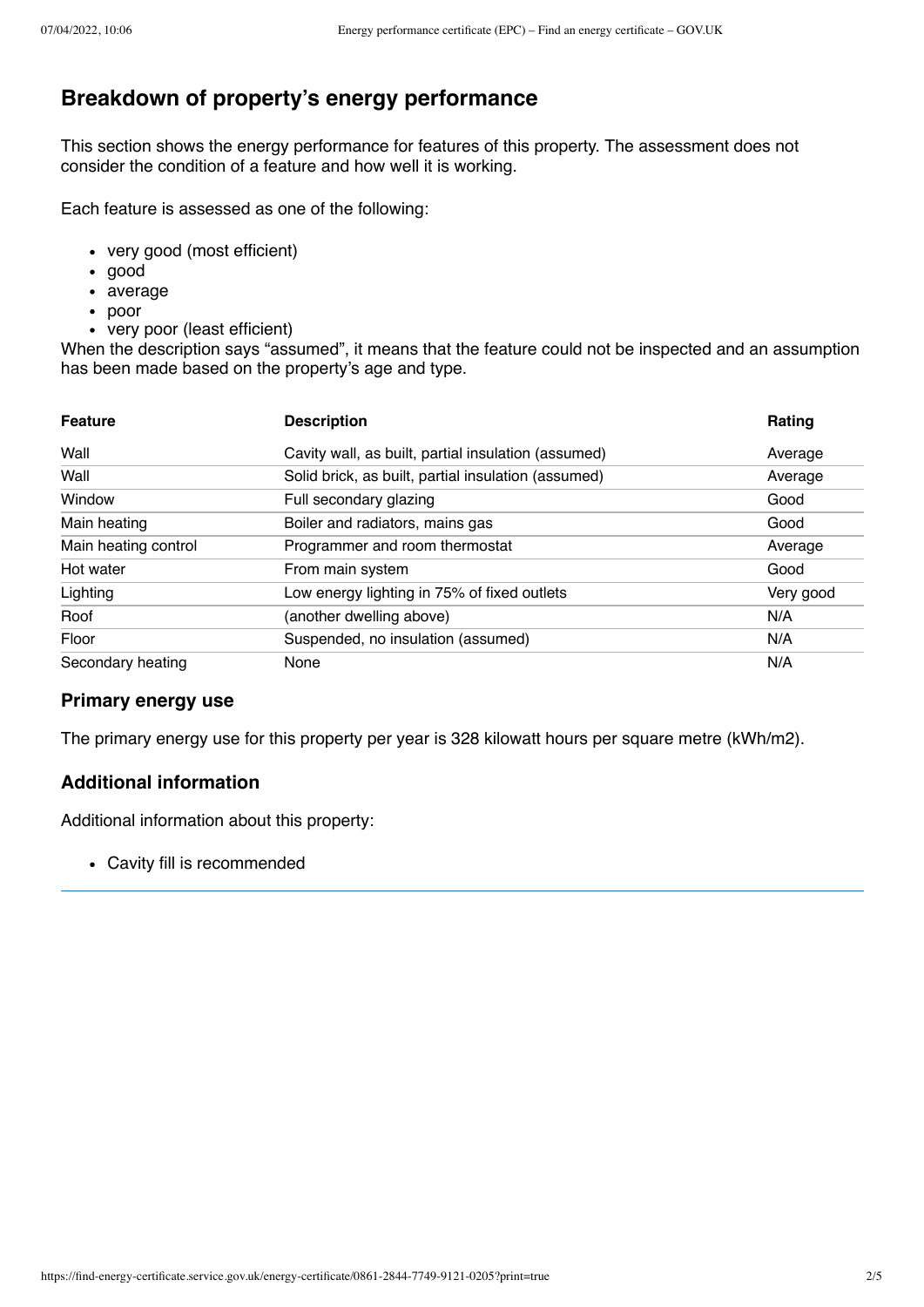| <b>Environmental impact of this</b><br>property                                                        |                 | This property produces                                                                                                                        | 2.1 tonnes of CO2 |
|--------------------------------------------------------------------------------------------------------|-----------------|-----------------------------------------------------------------------------------------------------------------------------------------------|-------------------|
| This property's current environmental impact<br>rating is D. It has the potential to be C.             |                 | This property's potential<br>production                                                                                                       | 1.1 tonnes of CO2 |
| Properties are rated in a scale from A to G<br>based on how much carbon dioxide (CO2) they<br>produce. |                 | By making the recommended changes, you<br>could reduce this property's CO2 emissions by<br>1.0 tonnes per year. This will help to protect the |                   |
| Properties with an A rating produce less CO2                                                           |                 | environment.                                                                                                                                  |                   |
| than G rated properties.                                                                               |                 | Environmental impact ratings are based on<br>assumptions about average occupancy and                                                          |                   |
| An average household<br>produces                                                                       | 6 tonnes of CO2 | energy use. They may not reflect how energy is<br>consumed by the people living at the property.                                              |                   |
|                                                                                                        |                 |                                                                                                                                               |                   |

# <span id="page-2-0"></span>**How to improve this property's energy performance**

Making any of the recommended changes will improve this property's energy efficiency.

If you make all of the recommended changes, this will improve the property's energy rating and score from D (64) to C (76).

| Recommendation                          | <b>Typical installation cost</b> | <b>Typical yearly saving</b> |
|-----------------------------------------|----------------------------------|------------------------------|
| 1. Cavity wall insulation               | £500 - £1.500                    | £54                          |
| 2. Internal or external wall insulation | £4,000 - £14,000                 | £15                          |
| 3. Floor insulation (suspended floor)   | £800 - £1.200                    | £56                          |
| 4. Condensing boiler                    | £2,200 - £3,000                  | £51                          |

## **Paying for energy improvements**

Find energy grants and ways to save energy in your home. [\(https://www.gov.uk/improve-energy-efficiency\)](https://www.gov.uk/improve-energy-efficiency)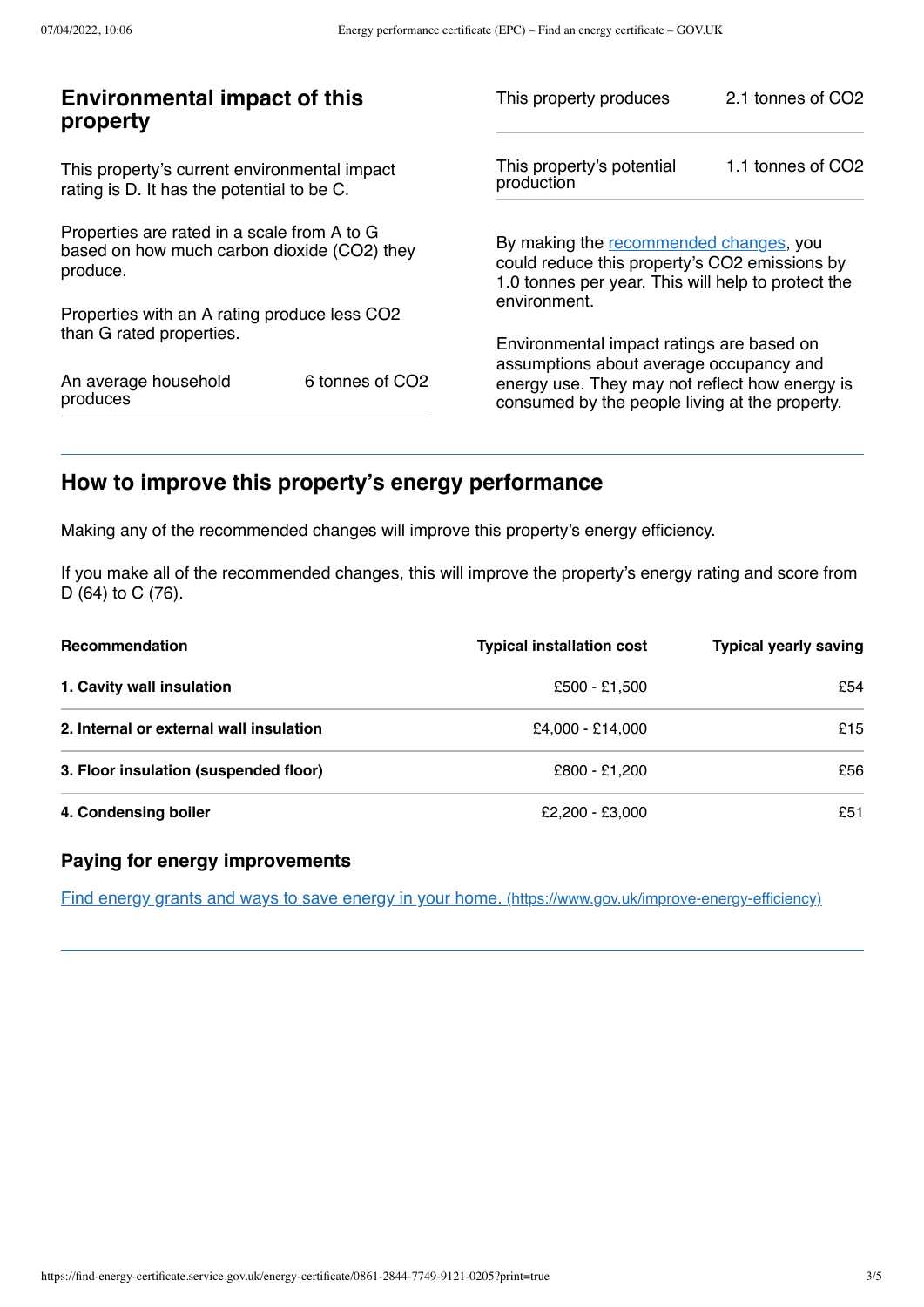| <b>Estimated energy use and</b><br>potential savings                                                                                                                                                 |      | Heating use in this property                                         |                                             |
|------------------------------------------------------------------------------------------------------------------------------------------------------------------------------------------------------|------|----------------------------------------------------------------------|---------------------------------------------|
| Estimated yearly energy<br>cost for this property                                                                                                                                                    | £500 | Heating a property usually makes up the<br>majority of energy costs. |                                             |
|                                                                                                                                                                                                      |      |                                                                      | Estimated energy used to heat this property |
| Potential saving                                                                                                                                                                                     | £176 | Space heating                                                        | 4657 kWh per year                           |
| The estimated cost shows how much the<br>average household would spend in this property<br>for heating, lighting and hot water. It is not based<br>on how energy is used by the people living at the |      | Water heating                                                        | 1496 kWh per year                           |
| property.                                                                                                                                                                                            |      | insulation                                                           | Potential energy savings by installing      |
| The estimated saving is based on making all of<br>the recommendations in how to improve this                                                                                                         |      | <b>Type of insulation</b>                                            | Amount of energy saved                      |
| property's energy performance.                                                                                                                                                                       |      | <b>Cavity wall insulation</b>                                        | 992 kWh per year                            |
| For advice on how to reduce your energy bills<br>visit Simple Energy Advice<br>(https://www.simpleenergyadvice.org.uk/).                                                                             |      | <b>Solid wall insulation</b>                                         | 267 kWh per year                            |